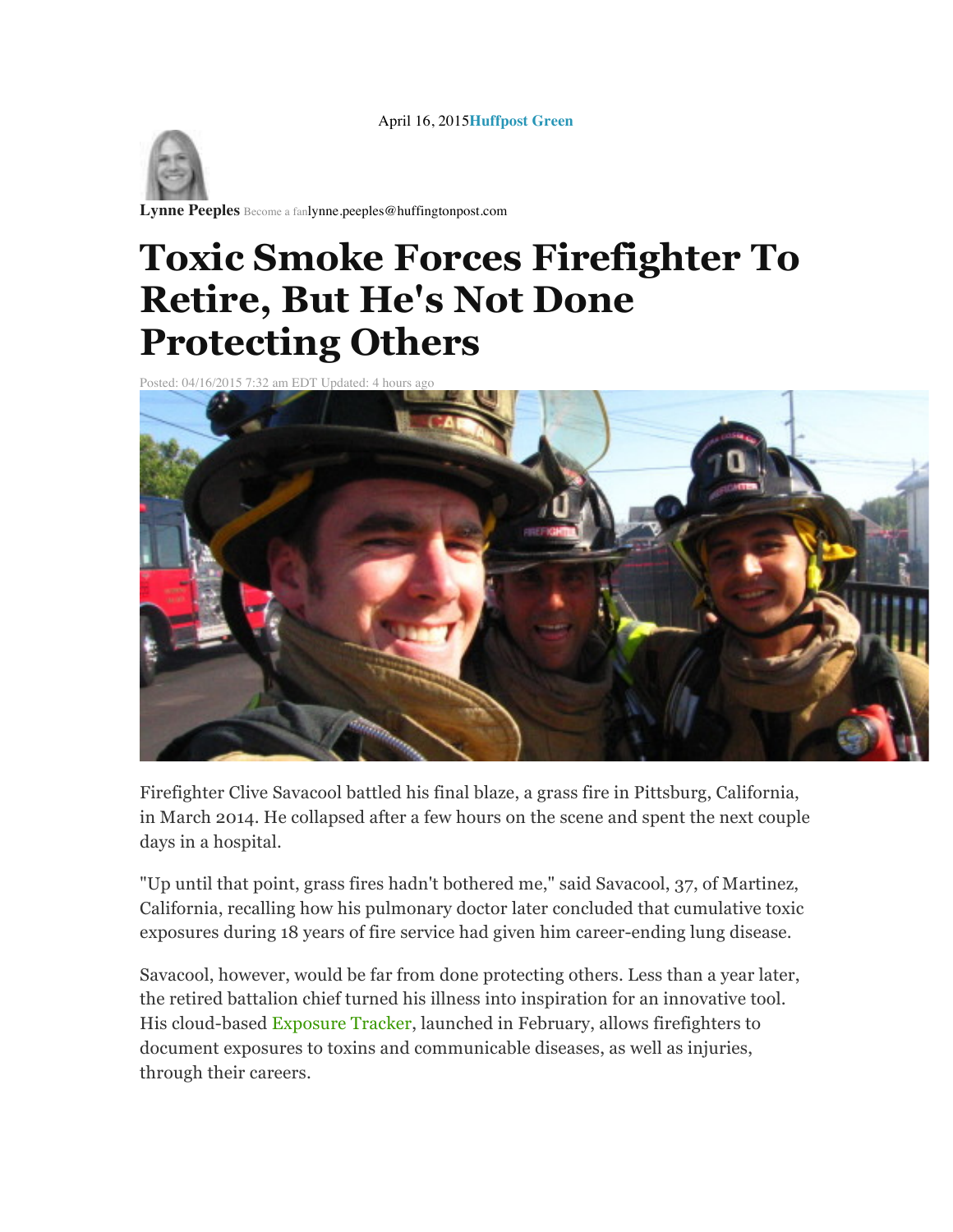"My long-term goal is to make a big dent in firefighter death statistics," Savacool said.

The new product, for which Savacool received help from the U.S. Centers for Disease Control and Prevention and the National Institute of Occupational Health, is among efforts to respond to elevated levels of toxic chemicals, as well as high rates of cancer and other chronic diseases, among active and retired firefighters.

Fighting a fire means confronting burning chemicals and their byproducts, which can add to the danger. As legislative battles wage over bans on some of the culprit chemicals, such as synthetic flame retardants added to furniture and electronics thatmay not actually retard flames, health experts are working to improve protection for those who staff America's firehouses. They're urging decontamination of gear after fires, for example, as well as the provision of backup gear that can be ready while that first set is cleaned and dried.

"I'm surprised how many departments don't have backup gear. It's really key," said Susan Shaw, director of the Marine And Environmental Research Institute in Maine and professor of environmental health at the State University of New York-Albany School of Public Health. She has been touring U.S. firehouses to compare practices and share information.

"But I am finding a huge effort to reduce exposures and protect firefighters," Shaw added. She noted a rising -- albeit still insufficient -- use of measures, like attaching hoses to the tailpipes of fire engines parked inside stations to safely vent exhaust gasses, and state-of-the-art decontamination machines.

The push may be all the more urgent in places like California, where experts warn that drought conditions may spark and more quickly spread both wildfires and house fires. "Last year we ran twice as many multi-alarm fires as we did in the previous several years combined," said Roberto Padilla, spokesman for the Sacramento Fire Department, noting that wood shingles and rafters lose fire-retarding moisture during dry periods, just as brush and trees do. "This year is probably going to be the same.

"Obviously, with how things are built and constructed now, the way it burns and the chemicals released from today's fires are a lot more toxic than in years past," Padilla added. He said his department provides firefighters with respiratory protection as well as education about the importance of using it, even after they've suppressed the flames.

Smoldering furniture and electronics, said Shaw, may emit some of the most toxic smoke and soot. She said she's discovered a lot of inconsistency in protective practices. The Seattle Fire Department, for example, has offered backup gear for a decade, while some older cities along the East Coast have not -- largely a result of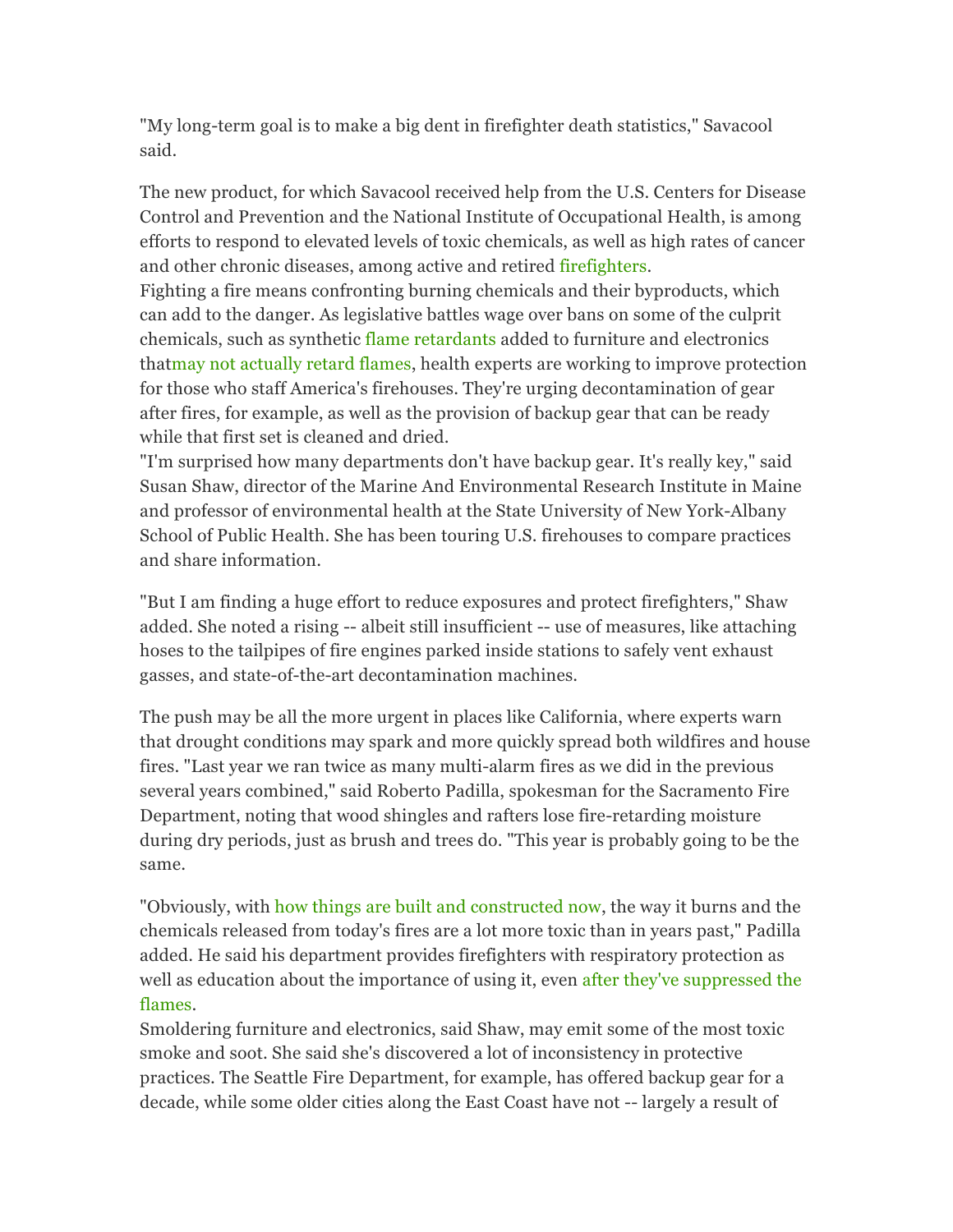funding, she said. Kyle Moore, a Seattle Fire Department spokesman, said other strategies have been incorporated into new and remodeled stations around the city, including strict separation between areas housing the trucks and gear, and where the firefighters eat and sleep.

"The newly built decontamination rooms allow firefighters to take off their bunking gear and decontaminate the gear or themselves before entering the living quarters," Moore said.

Documentation appears to be hit or miss, said Shaw, noting that many cancerstricken firefighters are denied worker's compensation claims because they lack a documented history of exposures. Shaw called the Exposure Tracker an "extremely valuable" new tool.

Savacool and his co-founder, Chris Memmott, plan to roll out an app for Apple devices within the next couple months and integrate the system with wearable air monitoring devices by the end of the year. Two major California fire departments have already signed on, he said, and an additional 50 from around the country have expressed interest.

Exposure Tracker asks questions ranging from details of the burned structure, including its age and type of construction, to what a firefighter did during and after the fire. Did they battle from inside the building? Did they shower and decontaminate their gear when they returned to the firehouse? Did they workout in a weight room separated from the fire engine? (Savacool recalled regularly lifting weights right next a fire truck at one of his former stations.)

"It's not only monitoring behavior, but also creating some education," said Savacool. "If we're asking the question, it probably means you should be doing it."

"The software won't say that firefighters battling this fire were exposed to this list of chemicals," Savacool said. "But based on the information, over time, we can make an educated guess."

Firefighters can be exposed to toxins by breathing or ingesting them, as well as by skin contact. A firefighter's body temperature naturally rises while battling a fire. And with every increase in temperature of five degrees, Shaw explained, the skin's ability to absorb toxins increases four-fold. "Pores of the skin are opening up and just welcoming in the chemicals," she said.

"And if you have to wear dirty gear over and over again, you have ongoing exposure through the skin," Shaw added. "It's the perfect storm for exposure in firefighters."